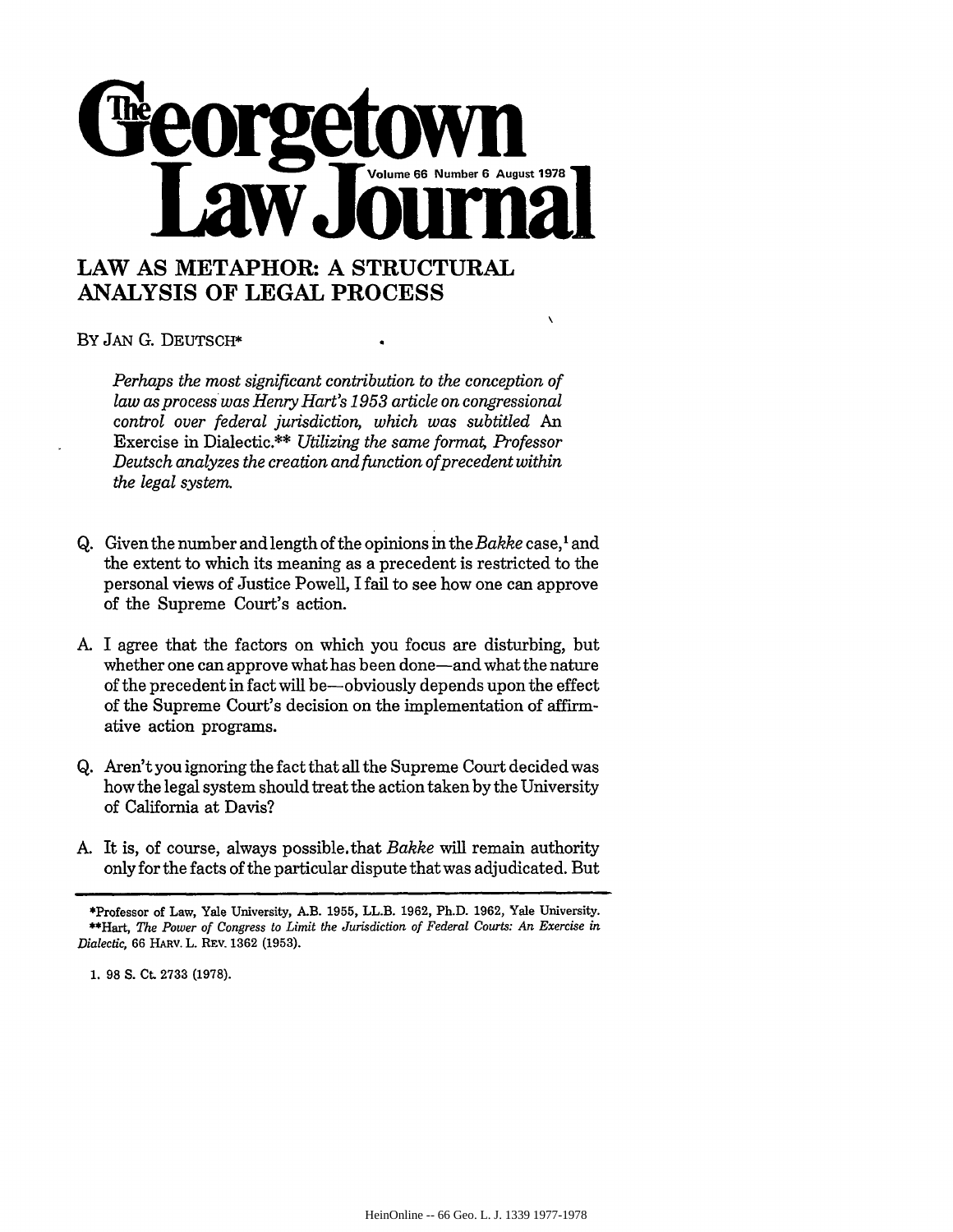## THE **GEORGETOWN** LAW **JOURNAL** [Vol. **66:1339 1340**

whether that decision in fact attains precedential significance is something only the future can reveal.

- Q. Are you saying that decisions adjudicating events that occurred in the past must say something applicable to the future in order to become precedents? If so, how do we know which judicial opinions will attain precedential significance?
- A. Yes, I am arguing that knowledge about how to act in the future is what a successfully operating legal process produces. Effective judicial decisions, in other words, are moral judgments rooted in descriptions of past events. Sufficiently persuasive precedents, however, are either voluntarily followed in the future or are applied again to situations that are different at least in the sense that time has passed and that different parties are involved.
- Q. Surely more will have changed than that?
- A. I was only describing the facts that prevent *any* judicial opinion from being a precedent per se, in that the determination will at least have to be made that the passage of time has not so altered the situation that the earlier opinion is inapplicable. In almost all cases, or at least in almost all cases that reach the appellate level, there are other elements to justify the applicability of some precedent other than that being urged by one's opponent. It is precisely this complexity-the richness of factual detail in the judicial opinions enunciating governing legal principles—that restricts the number of times earlier opinions must be overruled and thus permits the legal system to appear to represent a stable set of coherent, logically consistent rules.
- Q. But both you and I know that is not the way the legal process operates. We know that the applicability of an appellate court's rule of law is severely limited by the trial judge's findings of fact and that what a trial judge finds in any given case, even assuming that the contesting parties are represented by lawyers of equal ability, is very likely to be a matter governed, in the end, by considerations personal to the individual serving as judge.
- A. I agree with the accuracy of your description, but suggest that you are confusing the politics of the legal process with the reality of the legal system. The legal system is real insofar as it controls human behavior, which means that people think they should do what the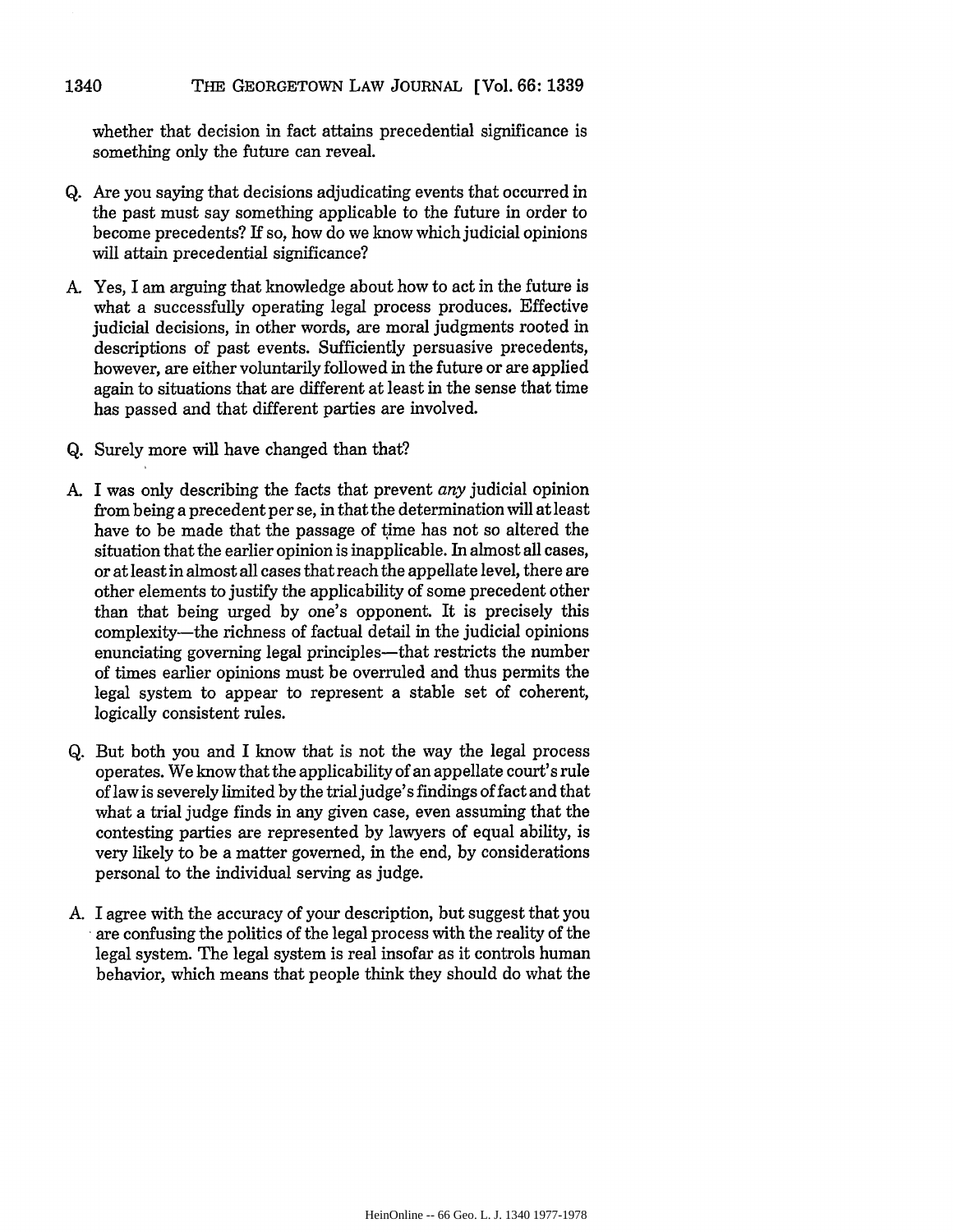law requires. To argue that that effect may be undermined insofar as the law becomes identified with the personal idiosyncracies of individual judges is to state the obvious; but to argue that the system cannot work at all because such idiosyncracies must play some part in the process is also to argue that religious beliefs cannot satisfactorily explain the behavior of any Roman Catholic because Papal elections may well be influenced by considerations personal to some of the electors.

Q. Although I agree with your description, that description strikes me as uncomfortably close to a resigned acceptance of any current status quo. I agree with your view that the concrete factual detail in which a governing precedent is embedded is what makes precedent such a successful system. I also agree that the social context of the dispute being adjudicated serves as a limit on the meaning of any given precedent and that a failure to acknowledge shifts in that context runs the risk of making the legal system irrelevant.

The danger I see, however, is that such shifts only occur over long periods of time. For me, therefore, the greater riskis not that judges fail to recognize shifts in social context but that they are too aware that any limitation of the meaning of a precedent can be viewed as casting doubt on the image of law as a stable body of rules. Whenever a judge feels that a just decision requires a precedent to be limited, in other words, he must weigh the end of achieving justice against the damage he will do to the image that makes law effective as a control device. My fear is that too often he will decide that the possible damage to the system's image outweighs the demands of justice.

- A. Again, I fear you are confusing law with politics. First, even your description recognizes that a system of precedents each of which is confined to its own facts-a system in which every judge in every case is totally free to reach any result he feels is just-represents a totally ineffective system of social control. Second, and more important, every case represents a dispute about which litigants feel strongly enough to incur the expense of entry into the legal system. Whatever the resolution of the dispute, therefore, those expenditures constitute a difference in the situation before and after adjudication. The entry into the legal process itself, in other words, represents *some* change in the system.
- Q. And I once again accept your description but fail to see how it demonstrates that I have confused law with politics.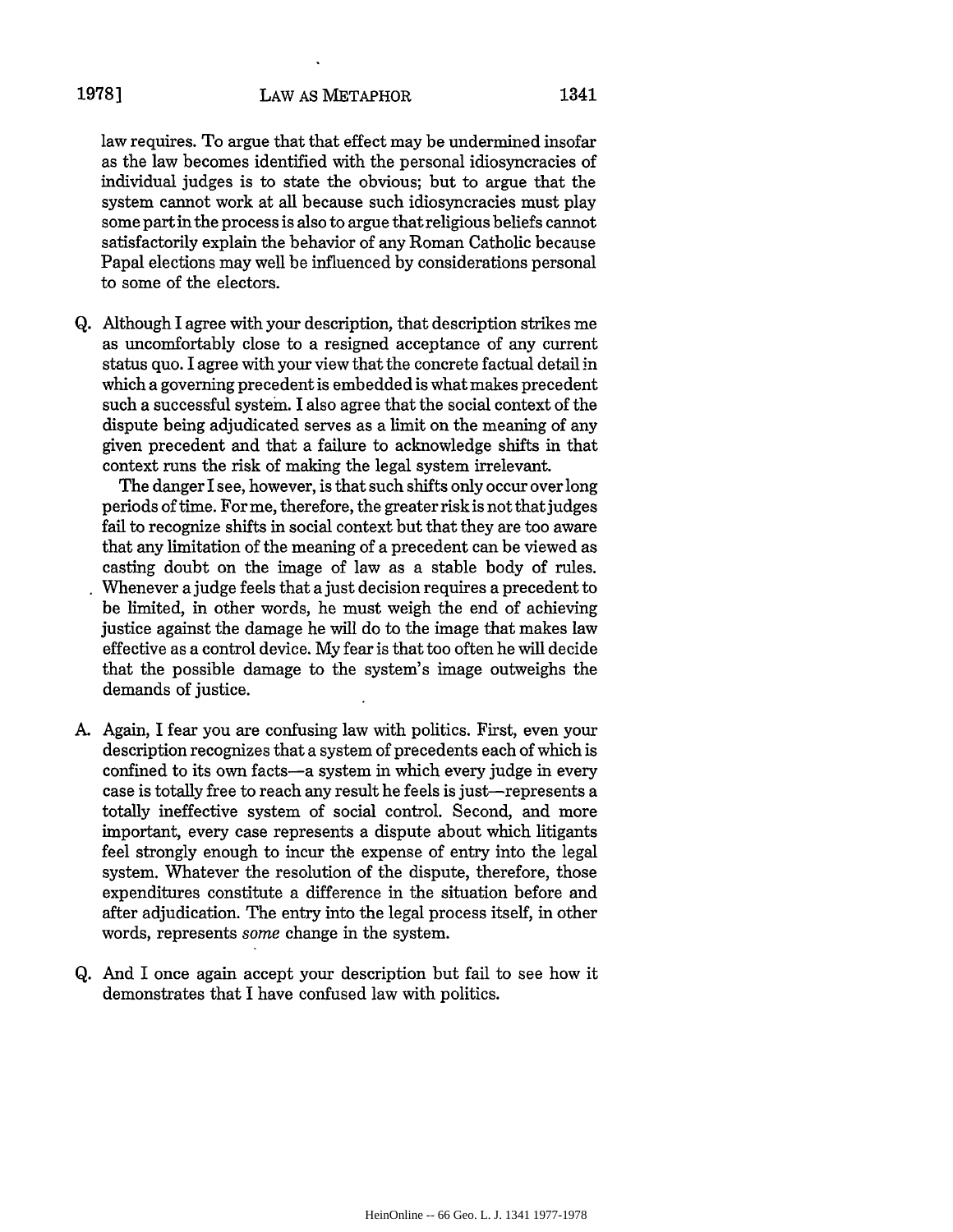- **A.** Because one crucial difference between law and politics is that the former is focused on concrete instances rather than on general principles, I shall rest my case on the extent to which I can successfully elucidate what it is we find disturbing about Justice Stewart's concurrence in *Jacobellis v. Ohio:2* "I shall not.., attempt ... to define the kinds of material I understand to be [obscene]; and perhaps I could never succeed in intelligibly doing so. But I know it when I see it and the motion picture involved in this case is not that."<sup>3</sup> In systemic terms, I think it important to note that unlike a politician-who can appeal to constituents simply by delineating why his opponents are inadequate—a judge must justify his resolution of the controversy before him. In this sense, it is the dissent that is the judicial statement most likely to be political.
- Q. Are you arguing that a concurrence can be characterized as taking the political liberties of a dissent while participating in the judicial responsibility of the adjudication?
- A. Yes, but the particular concurrence on which we are focusing makes my point more explicitly. It openly states a purely personal standard of judgment. Such a standard accurately describes the basis on which some politicians create the networks of personal obligations that constitute sources of political power. What is disturbing, however, is to see such a standard enunciated in connection with a judicial determination of constitutionality.
- Q. If law is real only insofar as it affects human behavior, how can any particular opinion be disturbing-apart from the fact that it requires certain behavior from the losing party?
- A. If members of society behave toward each other in the way they think the law of that society requires them to behave, members of that society would be disturbed if a judicial opinion announced a standard so personal that there was no reason for it to be persuasive to people other than the opinion's author.
- Q I accept your analysis, but it is presented in terms too general to persuade me about the particular opinion we are discussing. My own view is that Justice Stewart's concurring opinion in *Jacobellis* is wholly explicable in terms of its subject matter and historical

<sup>2. 378</sup> U.S. 184 (1964).

<sup>3.</sup> *Id* at 197 (Stewart, J., concurring).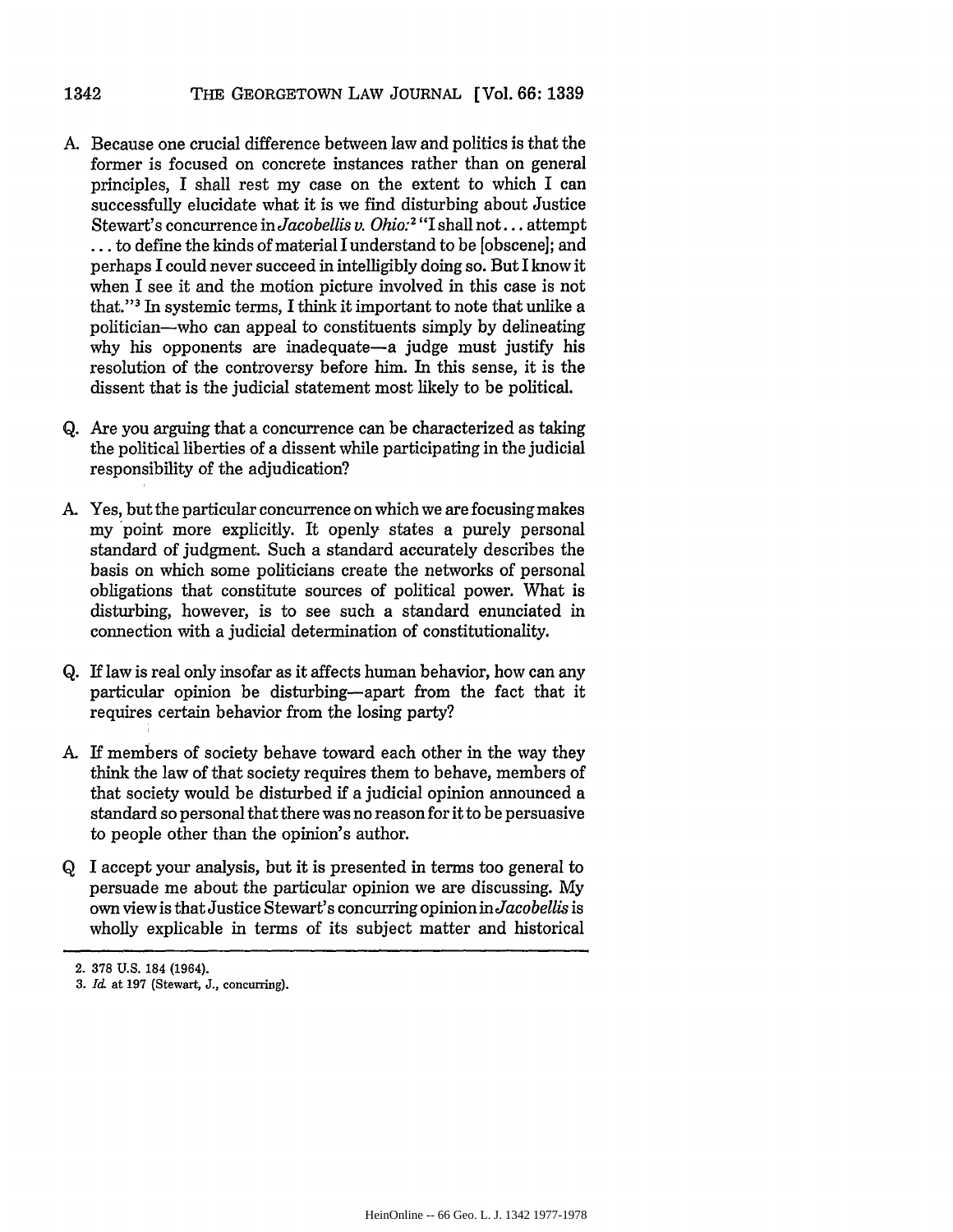setting. Thus, I think attitudes toward sex are such personal things that Justice Stewart is simply being candid. As to the historical setting, I think it is important to remember that Justice Harlan dissented in *Roth v. United States4* on the ground that federal statutes could not be constitutionally construed to reach other than "hard core" pornography.<sup>5</sup> It seems, however, that he was able to reach this result only because he was willing to apply a less stringent standard to state statutes under the fourteenth amendment. But the majority of the Court during those years was oriented toward strict application of constitutional standards to state legislation, in order to prevent attempts to block implementation of the principles derived from *Brown v. Board of Education.6* Given that this orientation seeped indiscriminately into the obscenity area, with the result that principled decisions based on established standards were rare, my view is that the level of candor represented by Justice Stewart in *Jacobellis* could not honestly have been avoided.

A. If we were discussing an opinion for the Court rather than a concurrence, I admit I would be forced to agree with you unless the Court were willing to distinguish state statutes affecting the implementation of *Brown v. Board of Education* from other legislation. But because what we are discussing *was* a concurrence, there were alternatives—joining the majority or noting the concurrence without opinion-either of which would have been preferable in that it would have preserved the appearance of law as a stable system of coherent rules. The issue is whether obscenity is so personal a matter that no honest judge could in candor be implementing a standard other than the one delineated in the *Jacobellis* concurrence.

Certainly you could cite Freud for the proposition that an individual's sexual attitudes determine or reflect much of what an individual is. Nevertheless, sex is still to a very considerable degree an interpersonal phenomenon because another human being is usually involved, if only in fantasy. The least interpersonal human phenomenon of which I am aware is called anorexia nervosa, a malady in which attempts are made to control the one need more fundamental to any individual than sex-food. This phenomenon usually occurs in middle class females who, after they have begun dieting, are unable to stop even when dangerously underweight.

<sup>4. 354</sup> U.S. 476, 485 (1957) (holding that obscenity is not within area of constitutionally protected speech or press).

<sup>5.</sup> *Id* at 496 (Harlan, J., dissenting).

<sup>6. 347</sup> U.S. 483 (1954).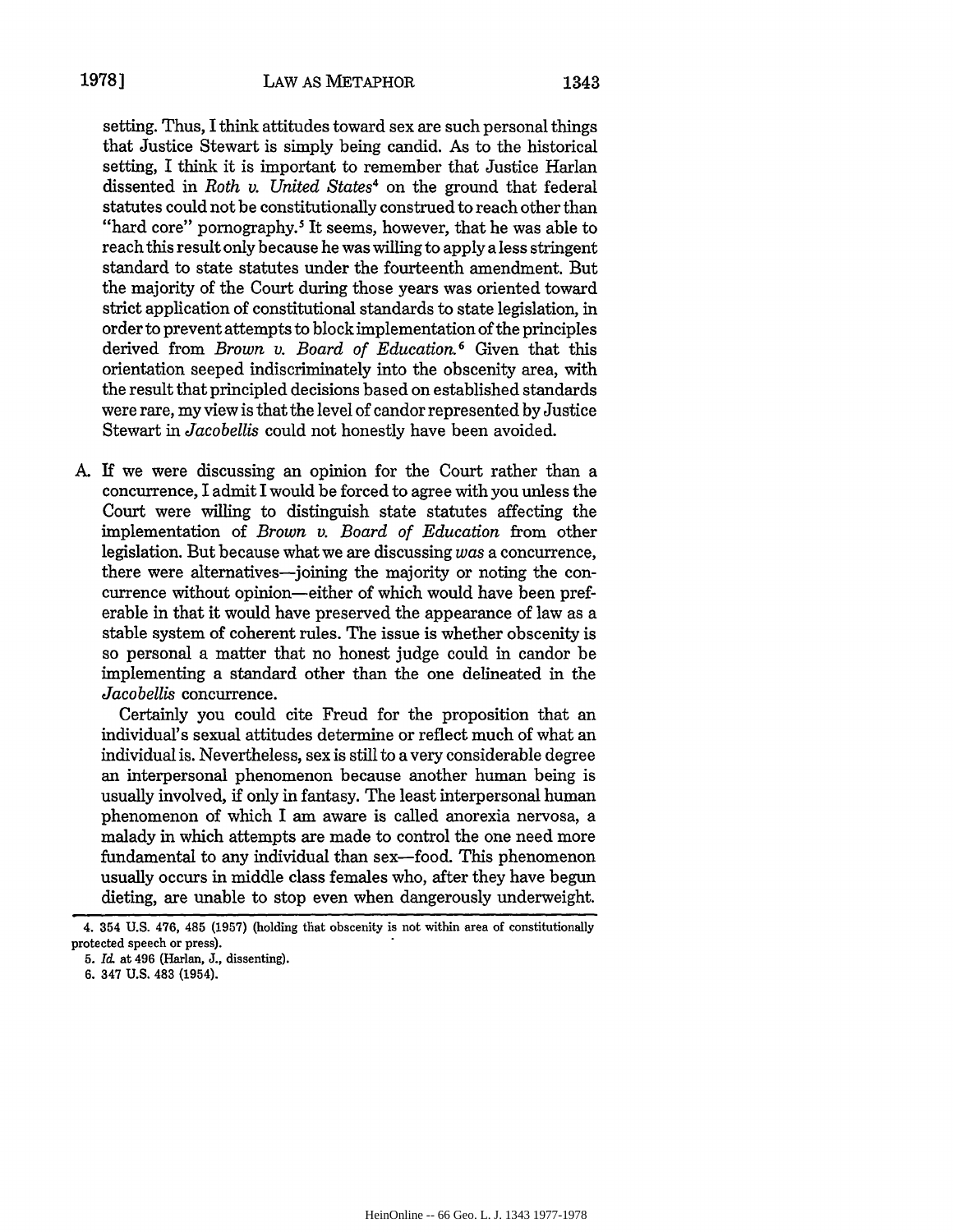The way experts describe it is that patients afflicted by anorexia nervosa "make themselves almost completely independent of food and of their environment by their negativism and unawareness of illness, that is, by their refusal to be sick and in need of help."' They seem to have no more needs, and every offer of help is experienced as a danger that could threaten the perfection and security they have achieved through partial disavowal of reality. They appear unmoved by their own physical deterioration.8

- Q. Surely there are explanations for this phenomenon?
- A. The first major study of this psychiatric disorder, published a decade ago, spent much of its energy demonstrating that physical explanations of the malady are inadequate.<sup>9</sup> A more recent study, Psychosomatic Families: Anorexia Nervosa in Context, <sup>10</sup> points out that accepted psychiatric doctrine is also incapable of accounting for the phenomena revealed by meticulous clinical observation.

As the subtitle indicates, the only pattern that seems to have emerged is that the dynamics of family interaction provide the context for the individual attempt to control reality. It seems often true, moreover, that the personal emotions that constitute the wellsprings of those dynamics operate beneath a family surface of ostensible civility. Thus, even anorexia nervosa sufferers respond to the need to keep up interpersonal appearances of civility in a family context. To that extent, at least, they are playing a public role.

- Q. Because we are discussing judicial opinions rather than behavior, I fail to see the relevance of this phenomenon of anorexia nervosa.
- A. An effective judicial opinion is a persuasive description of how we want each other to behave. To be effective, therefore, it must be public in the sense that it communicates to persons other than its author.

Much of what makes a judicial opinion persuasive—much of what

1344

<sup>7.</sup> H. THOMA, ANOREXIA NERVOSA 249 (1967).

**<sup>8.</sup>** *Id.*

<sup>9. &</sup>quot;During this time, however, Simmonds' publications, which had won almost instantaneous approval, were setting all previous hypotheses to nought, so that for several decades the classification and pathogenesis of anorexia nervosa were completely obscured theories of pituary malfunction." *Id* at 15.

*<sup>10.</sup>* **S.** MINUCHIN, B. ROSMAN **&** L. BAKER, PSYCHOSOMATIC **FAMILES:** ANOREXIA **NERVOSA IN** CONTEXT (1978).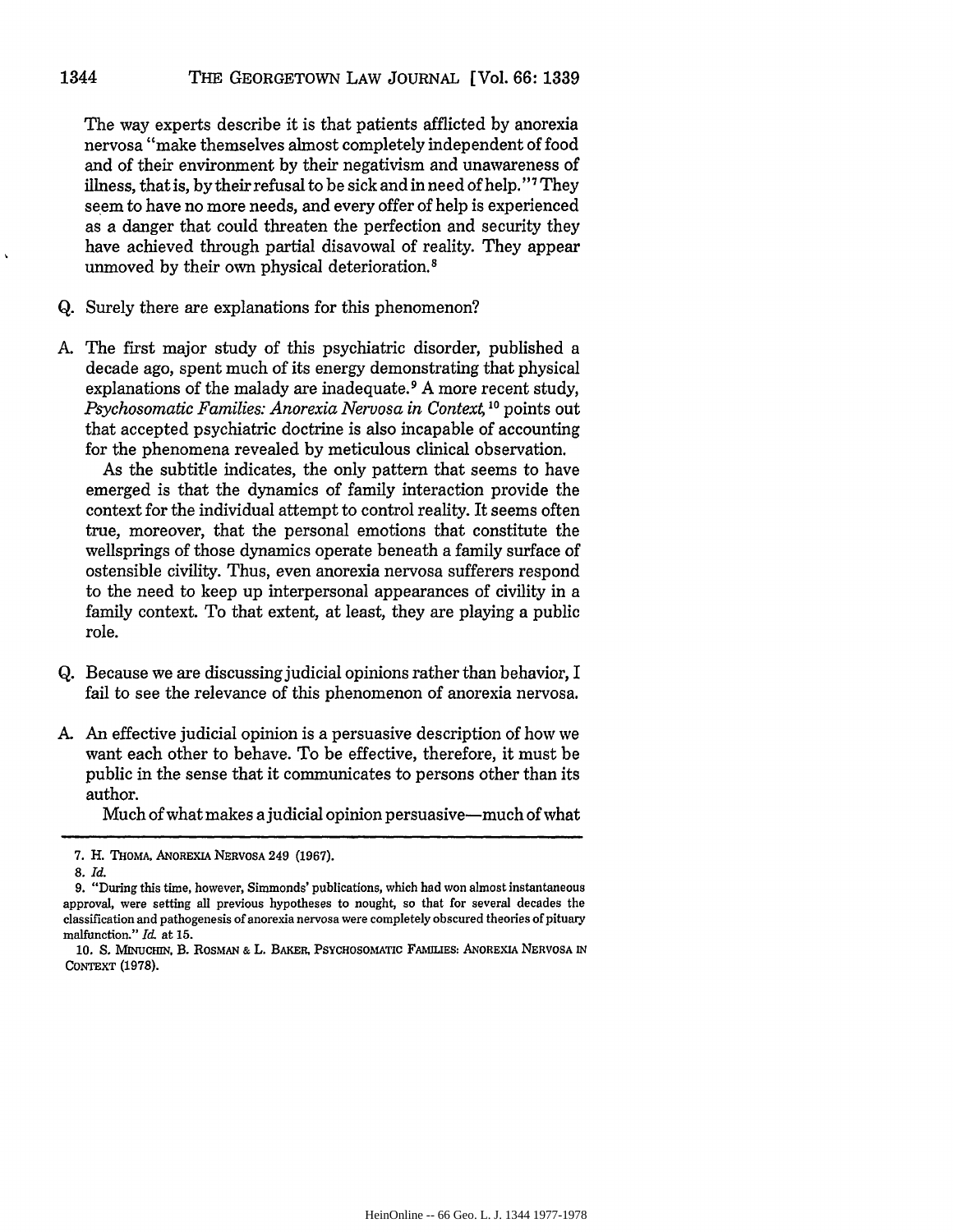enables it to attain precedential significance-is connected with the attempt to control the external reality that we see in so exaggerated a form in anorexia nervosa. The significance attached to a promise in contract law, for example, must in the end be justified by a human desire to believe that humans can to some extent foresee and therefore control the future. Similarly, what we treat as an accident-the subject of tort law rather than a matter to be left to an administrative tribunal-can be defined as something whose occurrence and impact can neither be foreseen nor reduced to a formula.

- Q. I grant you that anorexia nervosa appears to be a phenomenon in which so personal an attempt is made to control external reality that its individual manifestations cannot effectively be summarized in doctrinal formulae. Having established that, however, you have the burden of demonstrating to me how judicial statements escape that fate and how any opinion can attain precedential significance.
- A. Judicial opinions attain precedential significance, and are not restricted to their precise facts, in much the same way that words may have more than one meaning. Either the social context in which the dispute arose has changed so significantly that what was treated in the opinion as a matter of substantive law can be characterized as a mere formality, or a general principle applied to or derived from the facts recounted in the opinion can be regarded as so obvious as to permit its application to slightly different facts.
- Q. But you yourself said that law is real only insofar as it controls human behavior, and it only accomplishes that end insofar as human beings think they should do what the law requires. Because, in these terms, what we are debating is whether people believe that law governs responses based on sexual attitudes, I still fail to see the relevance of the phenomenon of anorexia nervosa.
- A. I submit that you are stating the issue far too broadly. I understand neither how you would select the statistical population that adequately represents "people," nor what polling techniques would provide sufficiently reliable and accurate results. More to the point, however, we have already defined the more precise issue, which is the propriety of Justice Stewart's concurring opinion in *Jacobellis.*

I am not arguing that the act of joining a majority opinion necessarily signifies a belief that the legal standard it states will be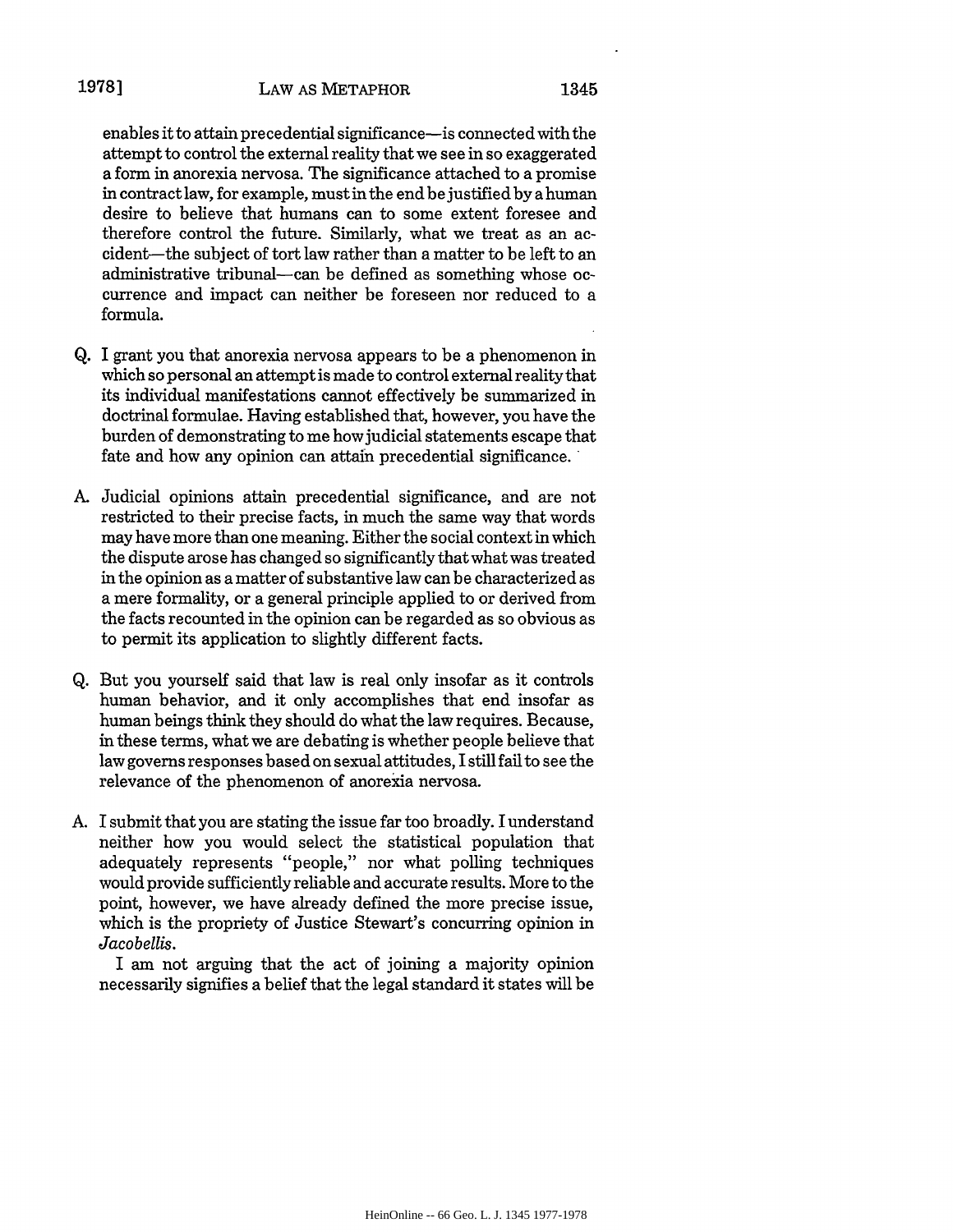successful in the future in controlling human behavior. Indeed, a desire that behavior should conform to that standard, if matched by a belief that successful attempts will be made to evade that standard in the future, represents precisely a state of mind that justifies a separate concurrence without opinion.

An adequate concurring opinion, however, must either demonstrate why the damage done by the majority's standard will outweigh its beneficial effects, or enunciate a communicable standard different from that of the majority.

- Q. As I now understand your argument, you are saying that law is a process that produces devices called precedents that communicate interpersonally but cannot be reduced to objectively verifiable doctrinal formulae. You further argue that precedents can be defined as constituting moral injunctions persuasive because of the factual descriptions from which they are derived. If I understand you correctly, you have the burden of explaining to me what makes those descriptions and those injunctions compelling.
- A. I submit that the answer to your question is that a judicial opinion works the way a metaphor works.
- Q. Although I agree that there are ways in which you can analogize judicial opinions to works of art, I have two problems with your argument. First, I doubt that judges think of themselves as producing works of art. Second, whether an opinion becomes a precedent depends on whether other judges cite it.
- A. Nothing in my argument requires or postulates self-conscious artistry. Indeed, it seems to me significant that you used the word "embedded"-which to some extent implies deliberate activitywhereas I used the word "rooted" to describe the relationship between moral judgment and factual description in a judicial opinion.

As to the relationship between the text of the opinion and the propositions for which it is cited by other judges, **I** suggest that there are cycles in literary criticism in which the "true meaning" of a literary work is rescued from the prior cycle's "erroneous" interpretations by refocusing attention on the original text.

Q. I remain unconvinced that, even in literary terms, law is as fundamentally ambiguous as a metaphor. Thus, in a recent article, entitled *Law as Order*,<sup>11</sup> the author defined law as explicable in

<sup>11.</sup> Weinreb, *Law as Order,* 91 HARV. L. REv. 909 (1978).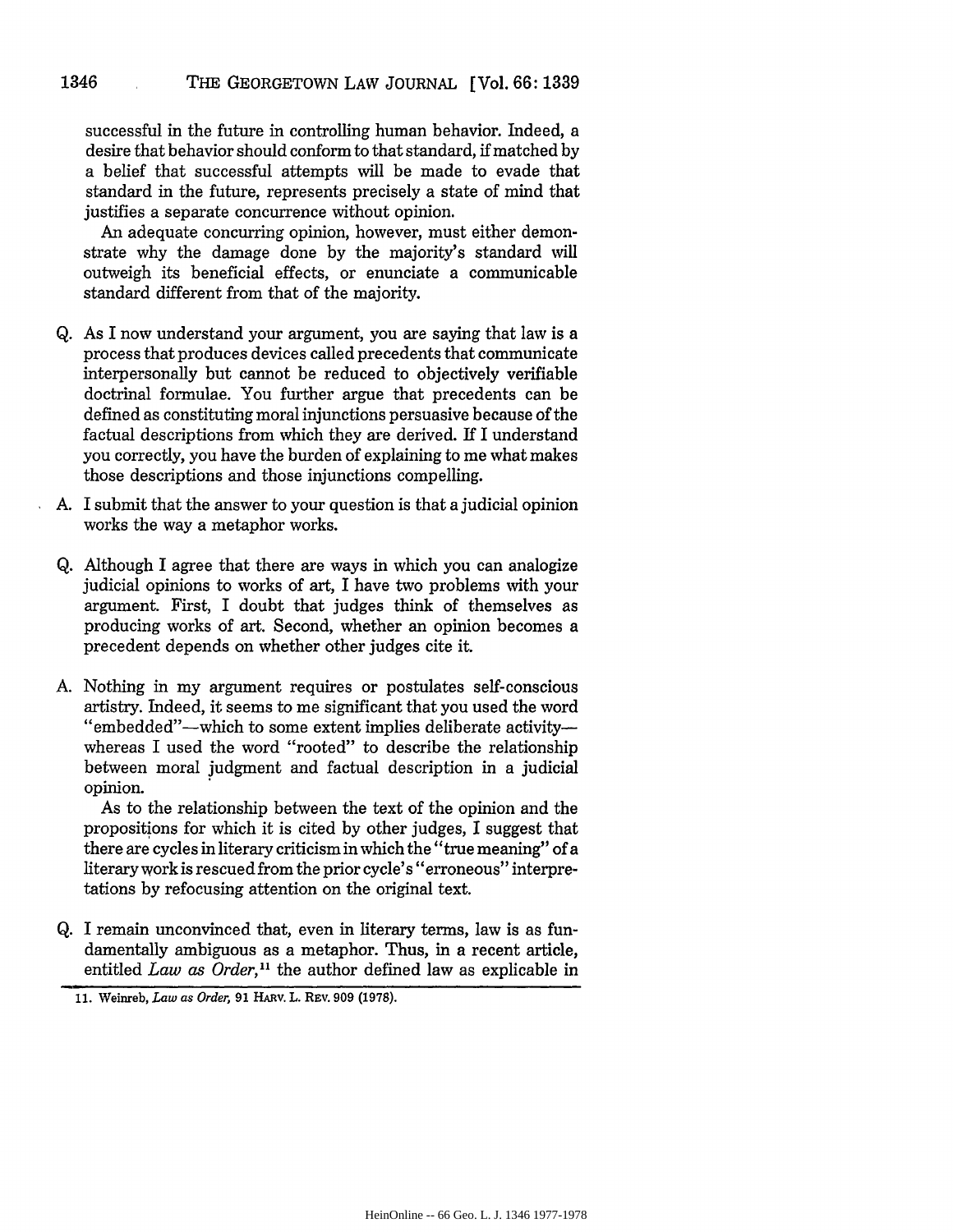## LAW AS METAPHOR **19781** 1347

terms of the contrast between the descriptive function of the conceptual framework known as positivism and the normative framework known as natural law. He justified his identification of law with order, moreover, by noting that "the best expression of positivism is Camus' play *Caligula,* as the best expression of natural law is the Greek tragedies."<sup>12</sup>

- A. I agree that if the Greek tragedies are the best expression of the system of moral injunctions known as law, then order is a more appropriate referent than is metaphor. In analyzing those tragedies, however, the author argues that" Creon, not Antigone, is the central figure of the final tragedy."<sup>13</sup> Because Creon was the powerholder, such a view of the normative framework of law seems to me to be subject of your concern about the legal system representing "a resigned acceptance of any current status quo."
- Q. That may well be, but to justify the applicability of your metaphor referent, you must at least describe a work of art as significant as Greek tragedy that can serve as a model for the system of precedent.
- A. I would define a precedent for these purposes as a judge's individual perceptions realized in effective social actions, and I would cite *Hamlet* to you as a more appropriate model. In that play Polonius represents the chorus in a Greek tragedy, whose observations delineate the order in terms of which the conflicts of the individuals are resolved.

The maxims that characterize Polonius' speeches, however, are notreliable guides to action because the standards they embody are presented as social values, which may or may not-at any given point-be congruent with individual perceptions of reality. In this sense, the devastating preoccupation with self revealed in Hamlet's monologues signifies the crucial fact that behavior to which social norms are directed represents a response to the reality perceived by the given individual; and that such perceptions therefore represent necessary limitations on the applicability of social norms.

What justifies the attention devoted in the play to the subjective views of Hamlet is that the social maxims enunciated by Polonius are too vague and general to constitute a system whose rules we can accept as justifiably binding on individuals. Polonius, in other words, cannot tell Hamlet what to do. The individual Hamlet must

<sup>12. 1&</sup>amp; at 958.

<sup>13.</sup> *Id.* at 945 (footnote omitted).